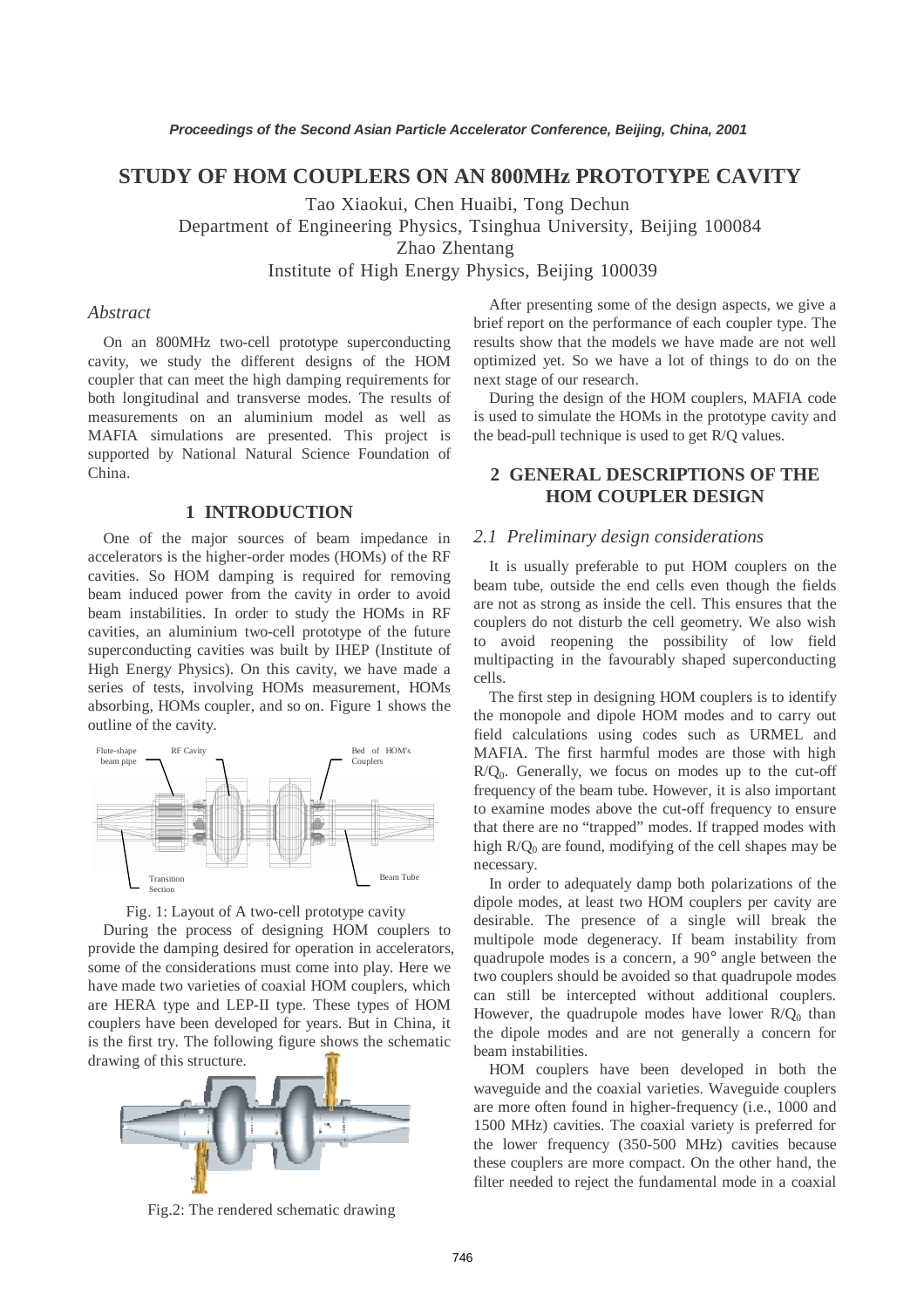coupler must be designed and tuned carefully to allow  $Q_e$ high enough for the accelerating mode.

# *2.2 HERA type coupler*

HERA type couplers construct a compensating transformer network based on the use of two inductive stubs, as shown in Figure 3, along with the equivalent circuit. With two inductive hollow posts, this approach turns out to be an excellent method to provide cooling to the coupler antenna as well as stub supports for the centre conductor. As usual, a series resonant filter,  $L_fC_f$ can be added parallel to  $L_2$  to suppress the fundamental mode.



Fig. 3: Rendered layout and equivalent circuit of the HERA type coupler

As part of the modelling process, the frequencydependent transmission properties of the evolving HOM coupler were measured with an arrangement such as shown in the following Figure 4. Here the coupler is mounted onto the beam tube with a Coca-Cola bottle full of water inside. A network analyzer is used to measure the output port, where the load would normally be connected.



Fig. 4: Measurement setup for evaluating the HOM coupler sensitivity curves

As an example, Figure 5 shows the power transmission through the transforming network. Recent results show the coupler is not successfully aligned with the dangerous HOM's. So the structure needs further optimization.



Fig. 5: Power transmission curve for the HERA type HOM coupler. ( *Pout (f)* curve )

### *2.3 LEPII type coupler*

As a variation of the two-stub design, LEPII type coupler is studied. A capacitor is added in series with  $L_1$ in the circuit of Figure 6 to serve as the filter. If the capacitance is achieved via a piece of open-circuit transmission line, the cavity end of the coupler resembles a fishing hook. When properly oriented, this type of LC series resonator filter naturally forms a loop that couples to the magnetic field of the TE dipole mode, but not to the magnetic field of the fundamental mode. The coupling to the load is via the capacitive gap, as shown in Figure 6, too.



Fig.6: Rendered layout and equivalent circuit of the LEPII type coupler

Using the same arrangement as the HERA type coupler, we got the broad resonances due to the